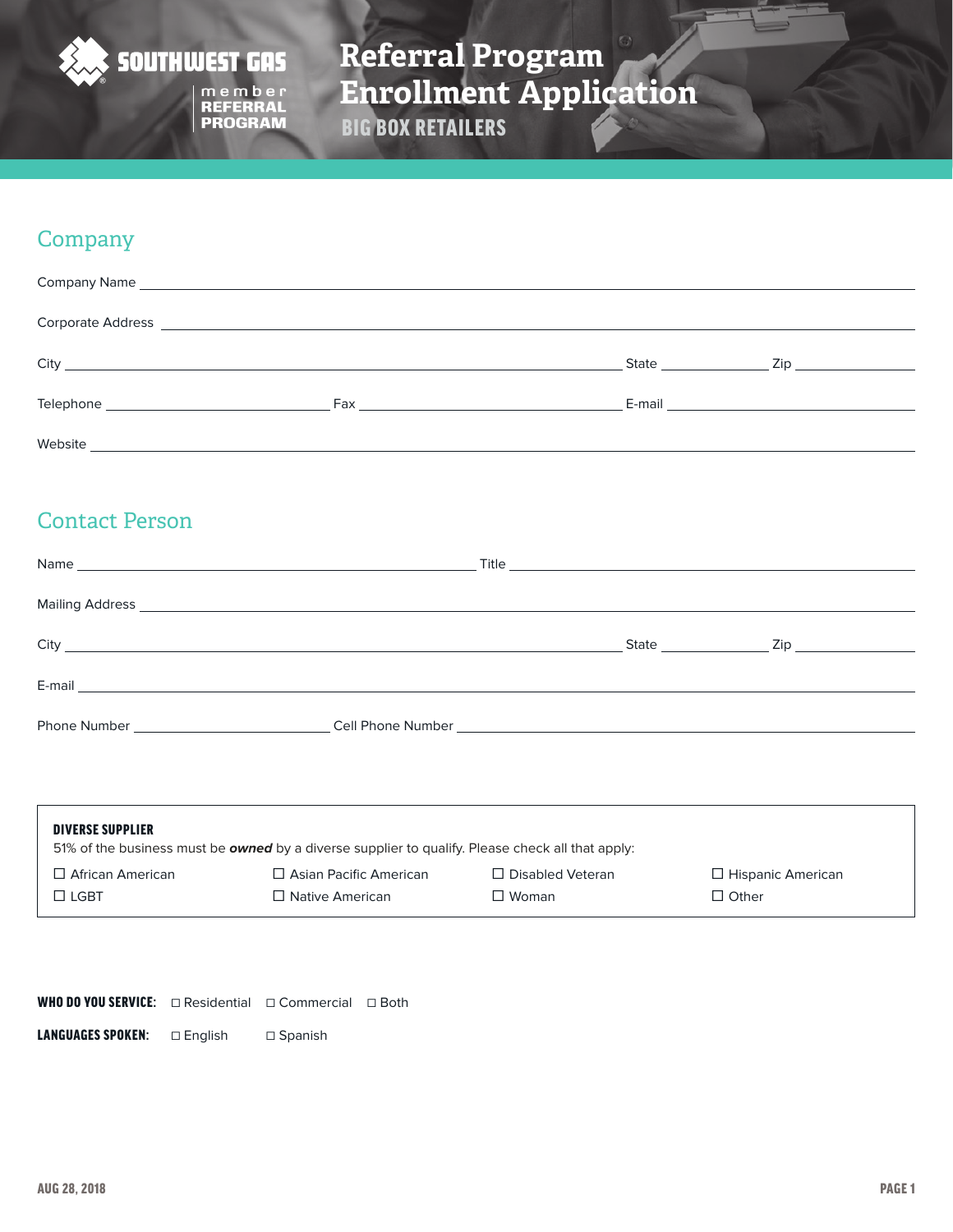

**Referral Program Enrollment Application**

BIG BOX RETAILERS

### Please list participating store locations

Please copy and fill out additional pages as needed, page 5 has a list of Southwest Gas service areas for reference.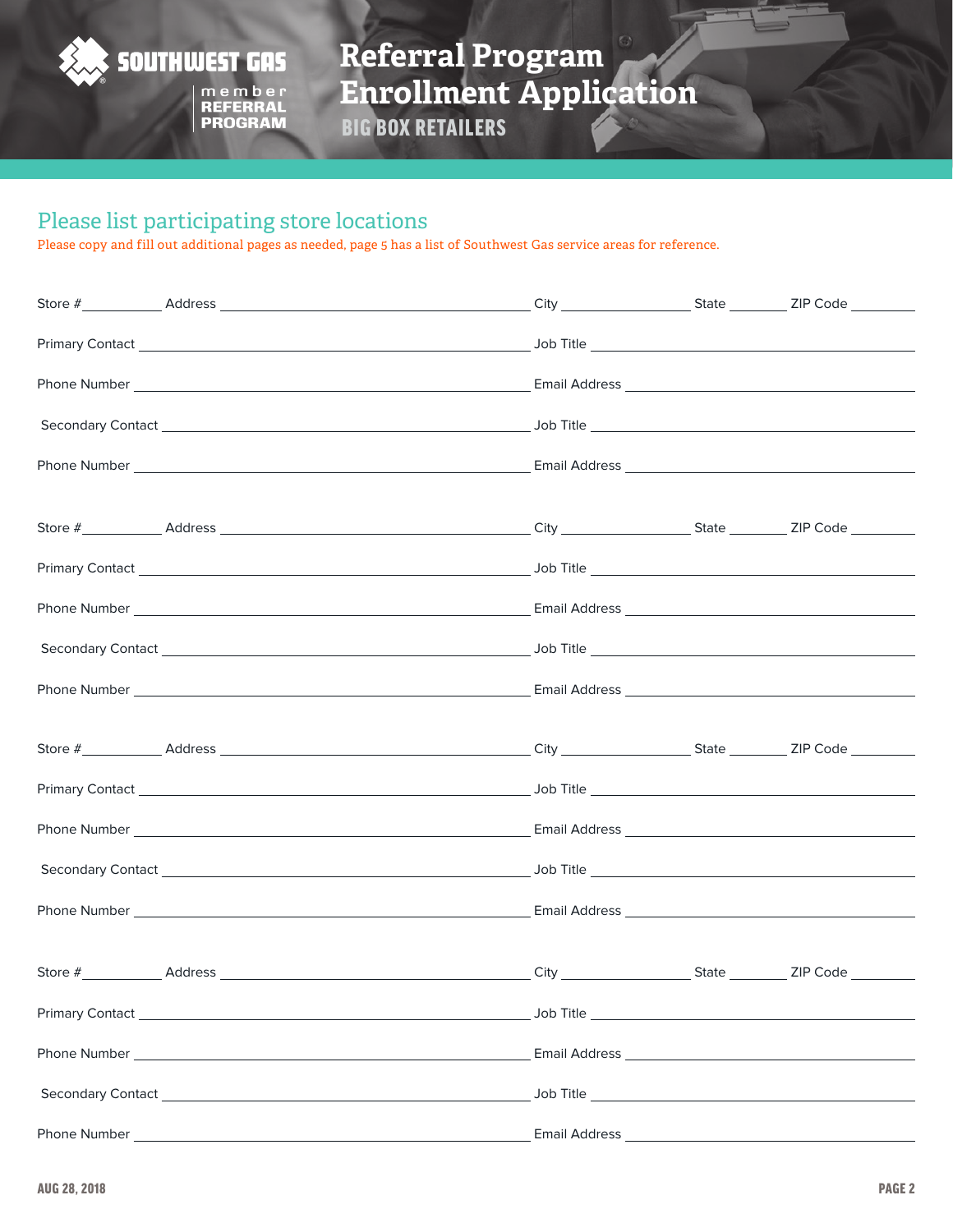

**Referral Program Enrollment Application**

BIG BOX RETAILERS

## Check All Equipment You Sell, Service, or Repair\*

|                                          | <b>SELL</b> | <b>SERVICE / REPAIR</b> |
|------------------------------------------|-------------|-------------------------|
| <b>Heating &amp; Air Conditioning</b>    |             |                         |
| <b>HVAC</b>                              | $\Box$      | $\Box$                  |
| <b>Hydronic Heating</b>                  | $\Box$      | $\Box$                  |
| <b>Wall Furnaces</b>                     | $\Box$      | $\Box$                  |
| Natural Gas Air Conditioning             | $\Box$      | $\Box$                  |
| <b>Duct Sealing</b>                      | $\Box$      | $\Box$                  |
| <b>Water Heating</b>                     |             |                         |
| <b>Water Heaters</b>                     | $\Box$      | $\Box$                  |
| <b>Tankless Water Heaters</b>            | $\Box$      | $\Box$                  |
| <b>Solar Water Heaters</b>               | $\Box$      | $\Box$                  |
| <b>Boilers</b>                           | $\Box$      | $\Box$                  |
| <b>Household Appliances</b>              |             |                         |
| Dryers                                   | $\Box$      | $\Box$                  |
| Ranges/ Cooktops                         | $\Box$      | $\Box$                  |
| <b>Generators Fireplaces</b>             | $\Box$      | $\Box$                  |
| Fireplaces                               |             |                         |
| Gas Logs                                 | $\Box$      | $\Box$                  |
| Indoor/Outdoor Fireplaces                | $\Box$      | $\Box$                  |
| <b>Outdoor Equipment</b>                 |             |                         |
| Pool/Spa Heaters                         | □           | $\Box$                  |
| <b>Barbecues</b>                         | $\Box$      | $\Box$                  |
| <b>Fire Pits</b>                         | $\Box$      | $\Box$                  |
| Gas Lights                               | $\Box$      | $\Box$                  |
| Weatherization                           |             |                         |
| <b>Energy Audits</b>                     | $\Box$      | $\Box$                  |
| Insulation                               | $\Box$      | $\Box$                  |
| <b>Commercial Food Service Equipment</b> |             |                         |
| Fryer                                    | $\Box$      | $\Box$                  |
| Griddles                                 | $\Box$      | $\Box$                  |
| <b>Steamers</b>                          | $\Box$      | $\Box$                  |
| <b>Combination Ovens</b>                 | $\Box$      | $\Box$                  |
| Miscellaneous                            |             |                         |
| Meter Sheds                              | $\Box$      | $\Box$                  |
| Leak Detection                           | $\Box$      | $\Box$                  |
| NGV Home Fueling Systems                 | $\Box$      | $\Box$                  |

\*Repair means your company repairs all components of the appliance you check above.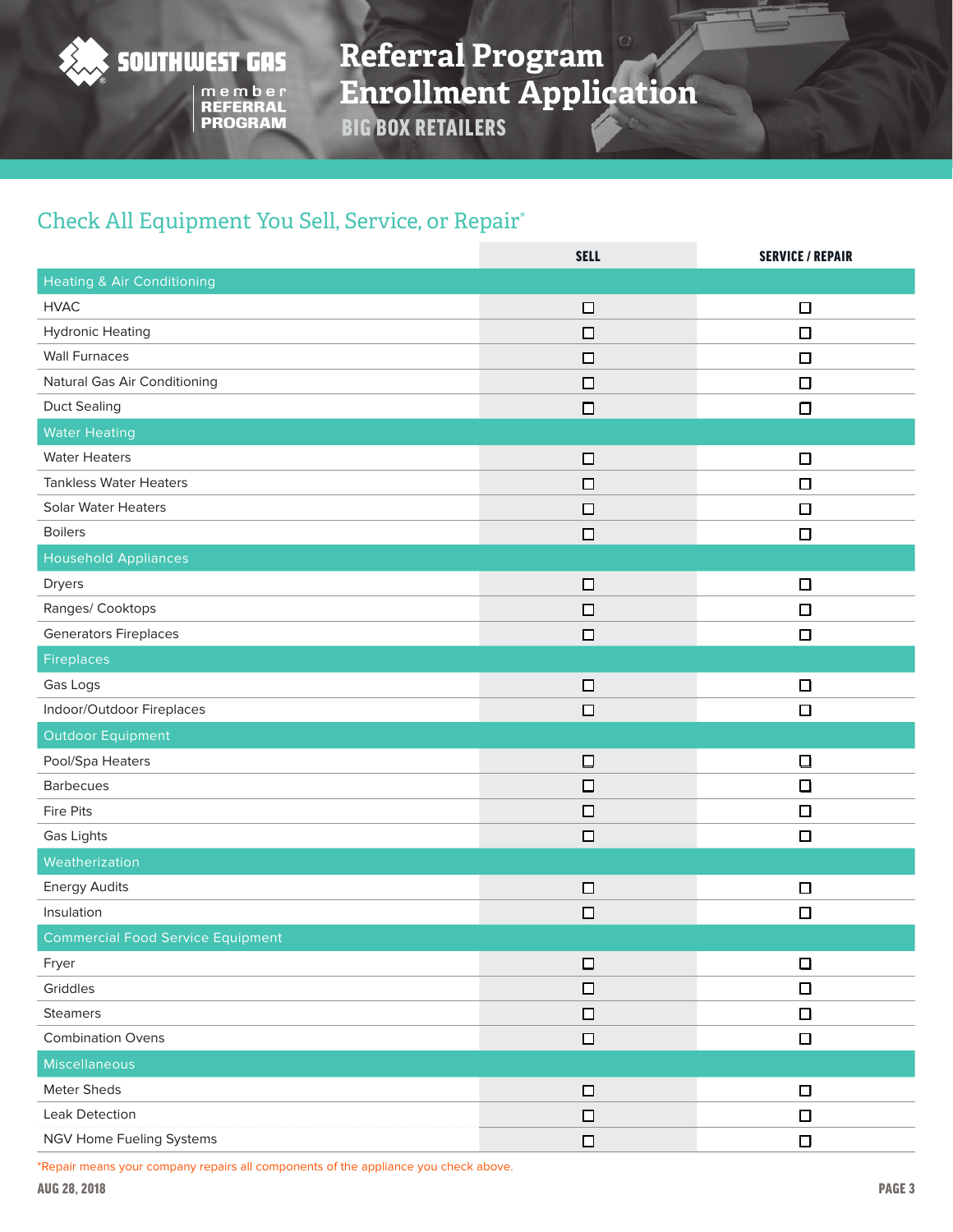

**Referral Program Enrollment Application REFERRAL**<br>PROGRAM

BIG BOX RETAILERS

#### REFERRAL PROGRAM ACKNOWLEDGMENT

| Company Name                                        |                |                   |               |
|-----------------------------------------------------|----------------|-------------------|---------------|
|                                                     |                |                   |               |
| With retail stores located in the following states: | $\Box$ Arizona | $\Box$ California | $\Box$ Nevada |

#### DESIRES TO BECOME A SOUTHWEST GAS CORPORATION (SOUTHWEST GAS) REFERRAL PROGRAM PARTNER AND HEREBY ATTESTS AND CERTIFIES IT:

- 1. Has all the necessary city, county, and state licenses required to do business in each and every applicable retail location, and that these licenses are now and shall remain current and in good standing;
- 2. Meets or exceeds the following minimum insurance requirements for the Southwest Gas Referral Program in each and every applicable retail location, and coverage is now and shall remain current and in good standing:
	- General Liability insurance
		- º General Aggregate \$2,000,000
		- º Each Occurrence \$1,000,000
		- º Personal & Advertising Injury \$1,000,000
		- º Products-Completed/Operations Aggregate \$2,000,000
	- Automobile Insurance Requirements
		- º CSL: \$1,000,000
	- Workers' Compensation Requirements
		- º Must comply with the statutory workers' compensation requirement of the state(s) where the work is to be performed.
- 3. Will update the Southwest Gas Referral Program with any changes in participation in store locations, including new store openings or store closures.

By signing this acknowledgment, I agree to maintain the required documentation and coverages and agree to the terms of the Southwest Gas Referral Directory Program.

| $\sim$ $\sim$<br>Sianatu | فتعالىف |  |
|--------------------------|---------|--|
|                          |         |  |

Title Date